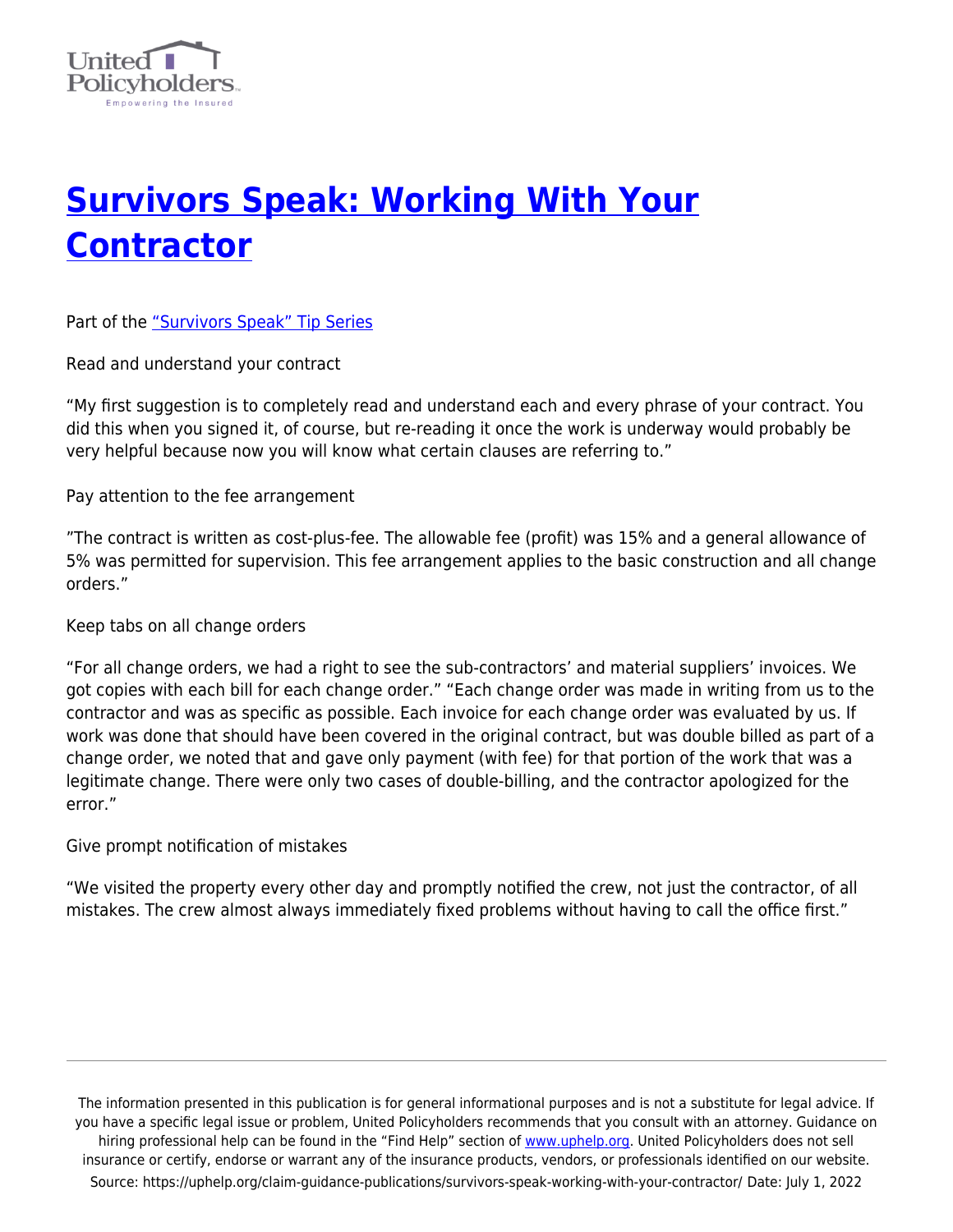

"We discovered some important work that the contractor was doing that was not included in the original contract (an oversight) or on any change order. For example, constructing a concrete footpath between two of the buildings. We immediately sent the contractor a change order request to cover the costs."

"We discovered a few instances where the costs of materials were higher than estimated (on change orders), but for which the contractor failed to bill for the extra amount. We noted that, also, and voluntarily paid the extra amount."

It pays to be helpful

"We purchased a few thousand dollars of materials on our own, because they were hard to find (\$40k of Peruvian granite, some light fixtures and a glass washbasin). Our contractor voluntarily gave us credit for those things (negative change orders) without our having to ask." "Nit-picky little things I fixed myself (like tight-fitting door striker plates)."

If you're not happy, hire a different contractor

"Our original contract (probably a pretty standard form) allows you to give the current contractor a stopwork order at any time and for any reason and to have another contractor finish the job."

You get what you pay for and you should pay for what you get

"After construction was completed, we had heard that the contractor had paid for some work that had to be done (well electrical controller installation) but that was not included in the original contract or any change order. The contractor was going to suck it up and pay it out of his own pocket, because he was embarrassed by the oversight. In our opinion, however, we had a cost-plus-fee contract, and we were obligated to pay for any and all work done on the property, and so, even though the house was longfinished, we wrote him a change order and paid for the work. It took him over a month to send us the bill, because he thought it was asking too much to get reimbursed."

"Bottom line is that we got exactly what we paid for; no more and no less. We were completely fair and honest with the contractor, and he with us. We wanted him to be successful and profitable, and he wanted us to have a perfect house (and it is)."

The information presented in this publication is for general informational purposes and is not a substitute for legal advice. If you have a specific legal issue or problem, United Policyholders recommends that you consult with an attorney. Guidance on hiring professional help can be found in the "Find Help" section of [www.uphelp.org.](http://www.uphelp.org/) United Policyholders does not sell insurance or certify, endorse or warrant any of the insurance products, vendors, or professionals identified on our website. Source: https://uphelp.org/claim-guidance-publications/survivors-speak-working-with-your-contractor/ Date: July 1, 2022